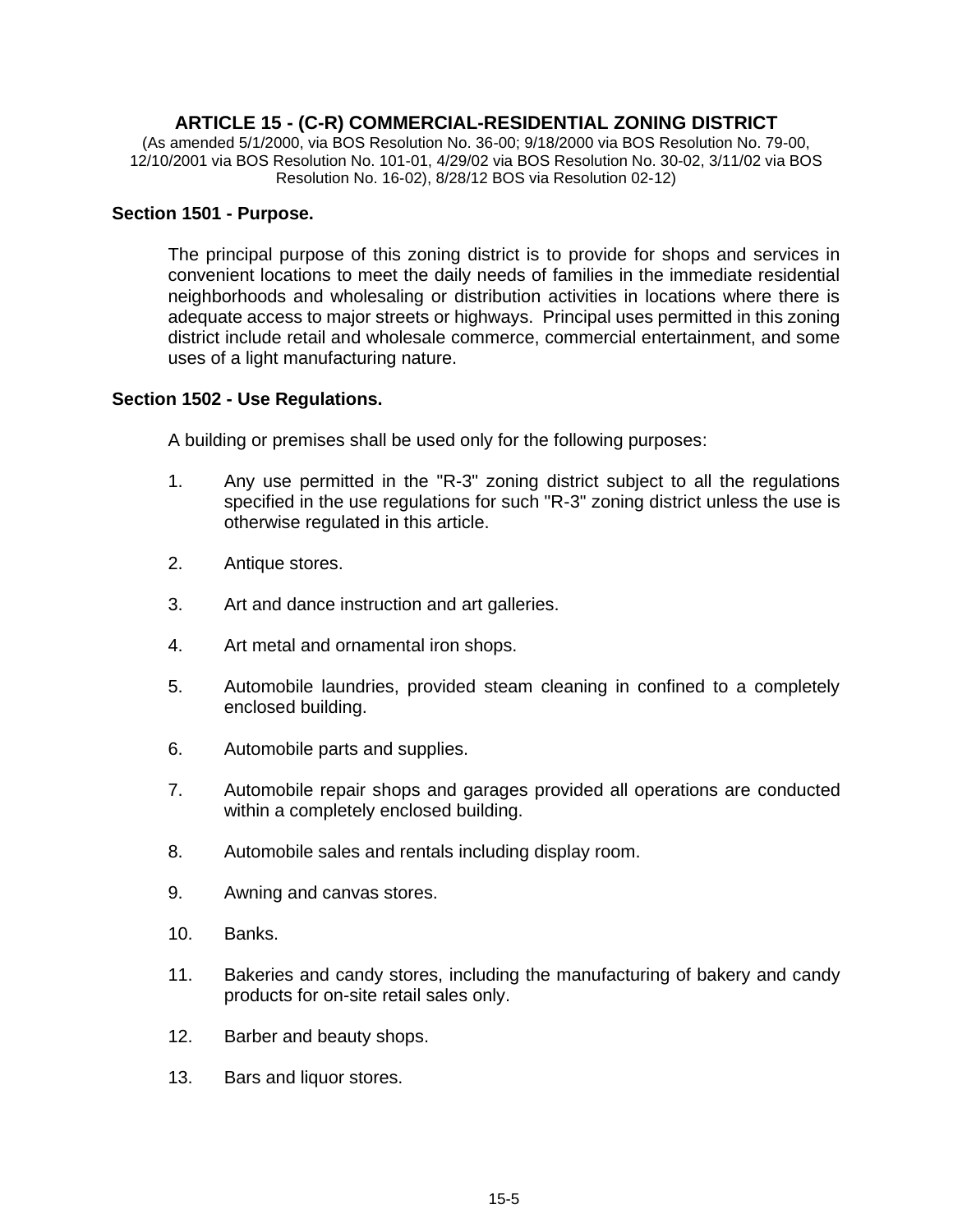- 14. Baths, Turkish, including masseurs.
- 15. Blueprinting and Photostatting establishments.
- 16. Boat sales.
- 17. Book, stationary and gift stores.
- 18. Bowling alleys.
- 19. Catering establishments.
- 20. Cabinet and carpenter shops.
- 21. Clock and watch repair shops.
- 22. Clothing and costume rentals.
- 23. Clothing and dry goods stores.
- 24. Contractor's Yard.
- 25. Craft shops which include ceramics, mosaics, fabrics, jewelry, leather goods, silk screening, dress designing, sculpturing and wood carving.
- 26. Dance halls and night clubs.
- 27. Day nurseries and nursery schools.
- 28. Delicatessen stores.
- 29. Drive-in restaurants and refreshment stands.
- 30. Drug stores and soda fountains.
- 31. Electrical shops.
- 32. Equipment rentals and sales.
- 33. Feed stores.
- 34. Florist shops.
- 35. Funeral homes and chapels.
- 36. Furniture stores.
- 37. Frozen food lockers.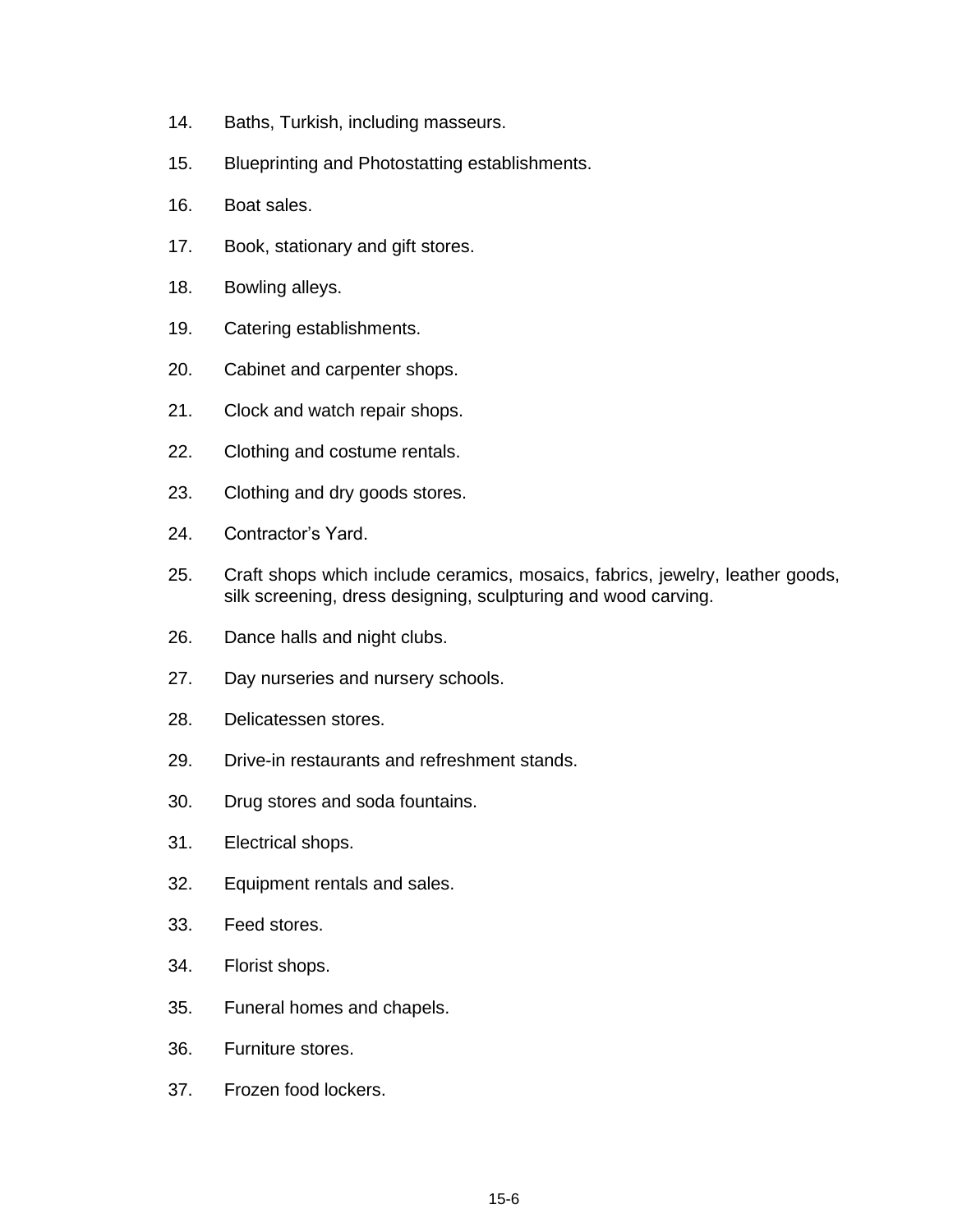- 38. Gasoline service stations with underground storage of fuels. If over 500 gallons of fuel is stored above ground, a Special Use Permit will be required.
- 39. Grocery stores and meat markets provided there is no slaughtering of animals or poultry on the premises.
- 40. Hardware and appliance stores.
- 41. Hotels and motels.
- 42. Ice cream stores.
- 43. Ice distributing stations.
- 44. Jewelry stores.
- 45. Kennel, as defined in Article 30, provided that the kennel and any outdoor exercise area or other outdoor area is completely fenced and set back from all lot lines abutting a residential zoning district or preexisting residential use a distance of not less than twenty feet (20').
- 46. Key and gun shops, including incidental repair work.
- 47. Laboratories, medical and dental.
- 48. Laundry agencies and self-service laundries.
- 49. Lumber yards, including operations incidental to piece sales.
- 50. Milk depots.
- 51. Miniature golf courses.
- 52. Manufactured Home and Recreational Vehicle sales.
- 53. Music conservatory and music instruction.
- 54. Offices.
- 55. Paint and wallpaper stores.
- 56. Parking lots.
- 57. Pet shops, not involving the treatment or boarding of cats or dogs.
- 58. Photographers and artists' studios.
- 59. Plumbing shops.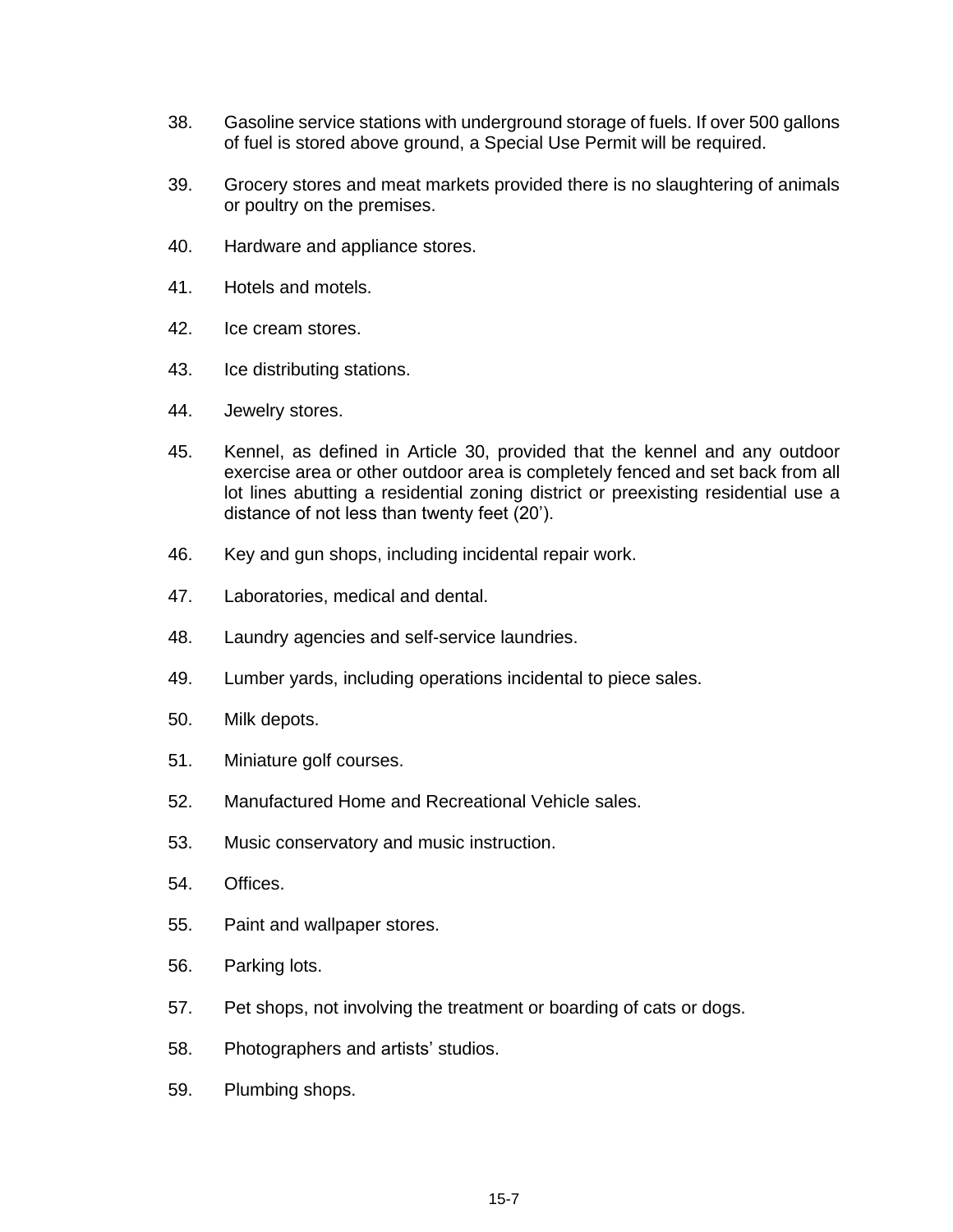- 60. Pool halls.
- 61. Printing, lithography and publishing establishments.
- 62. Private schools operated as a commercial enterprise.
- 63. Precision and musical instrument repair shops, including optical repair.
- 64. Public garages.
- 65. Radio and television broadcasting stations and studios, but not including transmitter towers and stations.
- 66. Radio and television stores and repair shops.
- 67. Restaurants and cafes.
- 68. Retail stores.
- 69. Shoe repair shops.
- 70. Stone monument shops.
- 71. Tailor shops.
- 72. Taxidermists.
- 73. Tinsmith shops.
- 74. Trade schools.
- 75. Upholstery shops.
- 76. Used car and truck sales lots.
- 77. Variety stores.
- 78. Wholesale stores.
- 79. Accessory buildings and uses customarily incidental to the above uses.
- 80. Manufactured Home Parks and Recreational Vehicle Parks, subject to securing a Special Use Permit and the following:
	- 1**.** A Manufactured Home Park shall comply with the requirements set forth in Section 1402(6) of this Ordinance.
	- 2. A Recreational Vehicle Park shall comply with the requirements set forth in Section 1402(6) of this Ordinance to the extent they are applicable to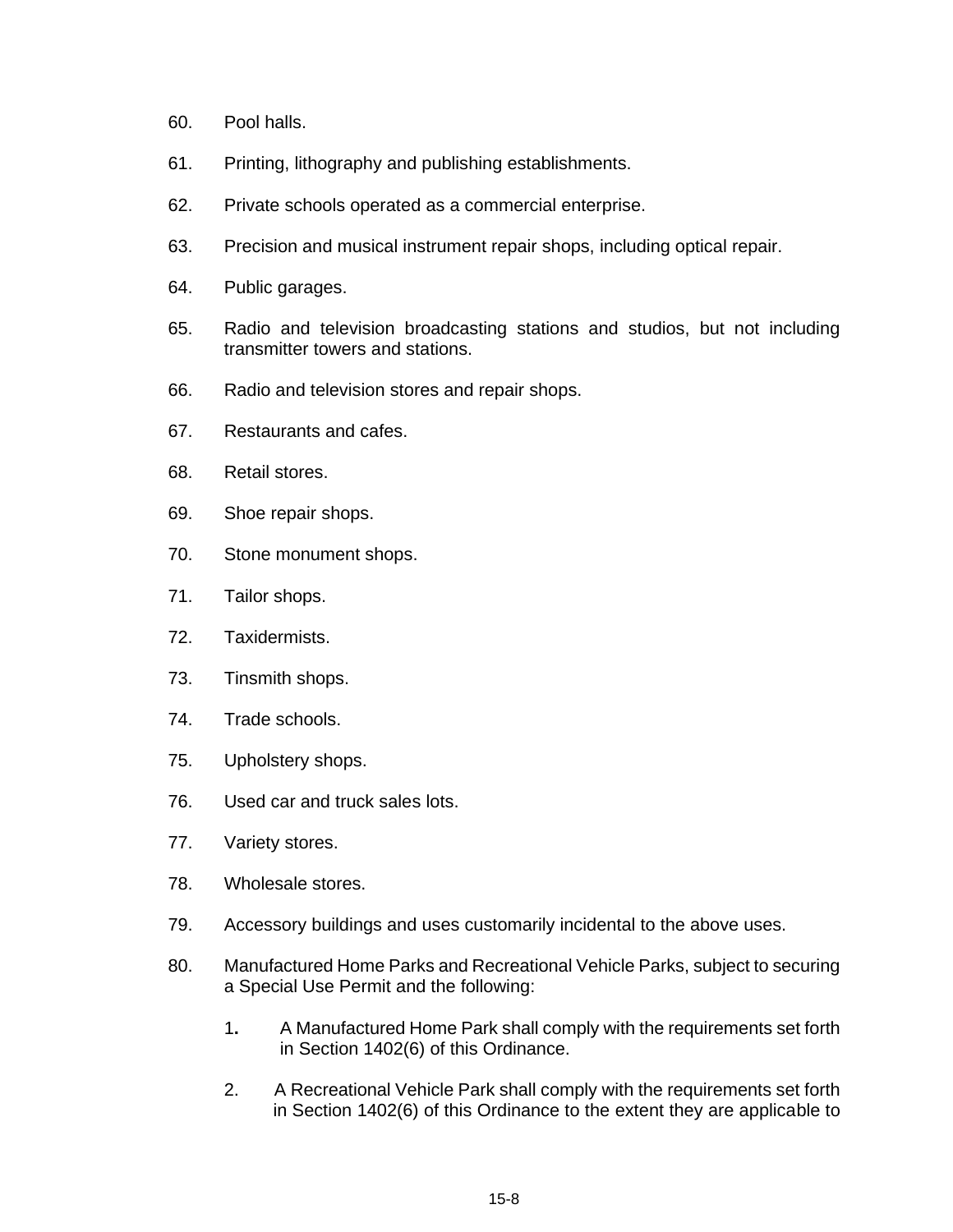Recreational Vehicles and Recreational Vehicle spaces. In order to permit flexibility in the development of Recreational Vehicle Parks, the strict application of regulations pertaining to an individual Recreational Vehicle space, and to the location thereon of Recreational Vehicles, need not be applied provided any variance there from is consistent with the purpose of this Ordinance. Open space is to be maintained at a ratio of two (2) square feet for each square foot of covered area and the average area per Recreational Vehicle space in the Recreational Vehicle Park is not less than one thousand (1,000) square feet, except that there shall be no variation in required minimum distance between Recreational Vehicles, buildings, and front lot lines.

81. A use similar to any of the foregoing permitted uses may be allowed upon a written determination by the Director of Development Services that the proposed use is similar in nature and impact to the permitted use and is consistent with the overall purposes of the zoning district. The Director's determination may be appealed to the Board of Adjustment pursuant to Article 28 hereof. The burden shall be upon the property owner to prove by clear and convincing evidence that the proposed use is similar to the permitted use.

# **Section 1503 - Sign Regulations.**

The sign regulations are as provided in Article 23 hereof.

## **Section 1504 - Height Regulations.**

The height of building shall not exceed either thirty (30) feet or two stories and a basement, as defined in Sections 3002.13 and 3002.83.

## **Section 1505 - Yard Regulations.**

Yards are not required except as follows:

- 1. Front Yard: Where the frontage between two (2) intersecting streets is located partly in a Rural or Residential zoning district there shall be a front yard equal to the front yard required in the adjoining Rural or Residential zoning district, but such yard need not exceed twenty (20) feet in depth.
- 2. Side Yard:
	- a. If a lot is occupied by a dwelling, there shall be a side yard on each side of the dwelling having a width of not less than five (5) feet.
	- b. Where a lot is adjacent to Rural or Residential zoning district, there shall be a side yard on the side of the lot adjacent to such Rural or Residential zoning district having a width of not less than ten (10) feet.
	- c. Where a corner lot abuts a Rural or Residential zoning district whether or not separated by an alley, there shall be a side yard on the street side